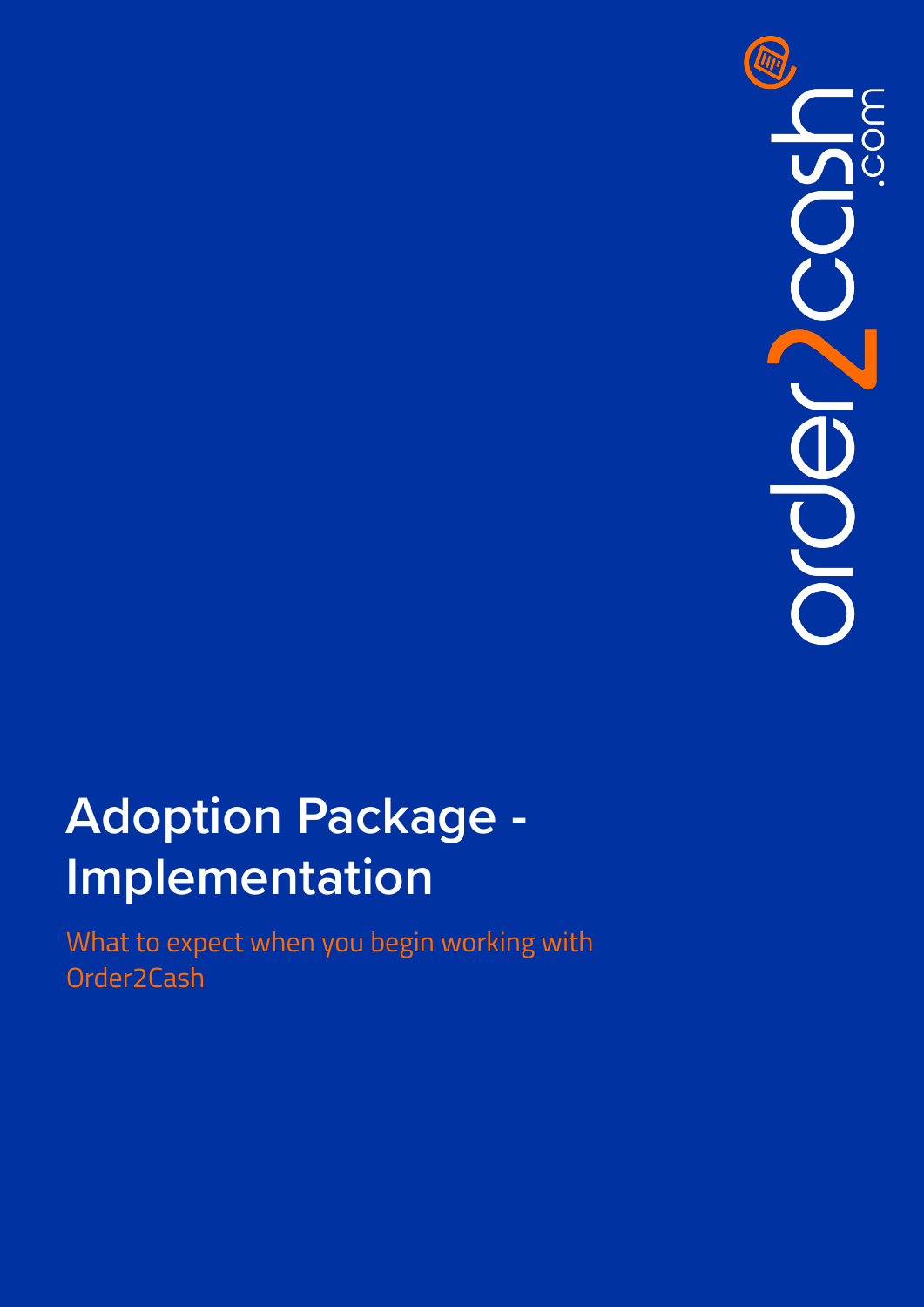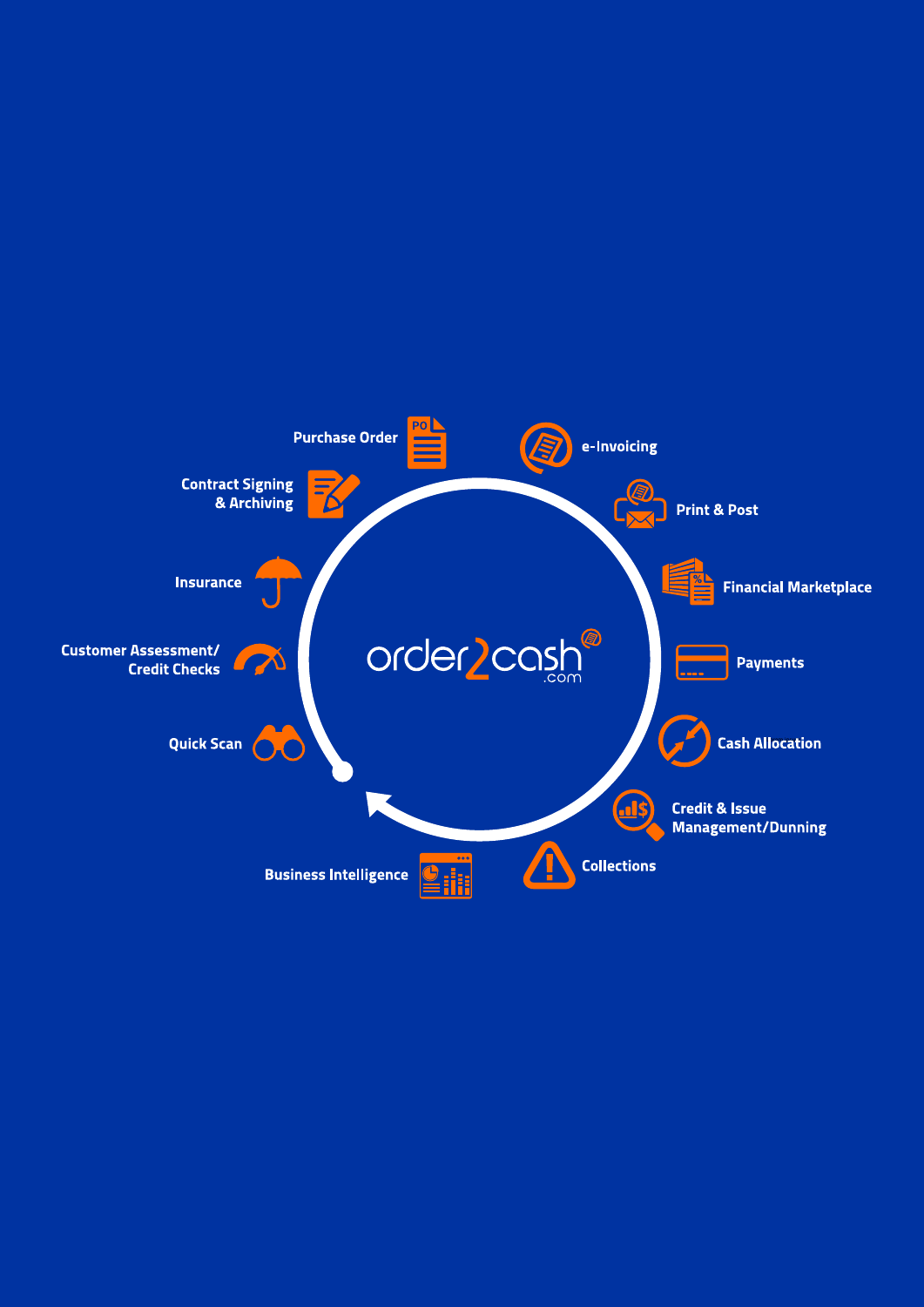# **Welcome to the Order2Cash community!**

This document serves as an 'Adoption Package' for new customers, providing guidance on how to successfully implement the Order2Cash platform for use across your organization.

These guidelines represent our suggestion for 'best practices,' based on our past experiences with large-scale roll-outs and feedback that we have received from other customers. The information in this document should be taken as a general 'rule of thumb'. Individual projects have their own levels of complexity. All timelines expressed in this document are estimated. As such, the standard timelines and onboarding routines mentioned in this document may differ from your own project. In many cases, projects can be completed in a much quicker timeframe but they can also be extended in some complex cases, in order to accommodate the full parameters of your project. We also ask that you please keep in mind the culture of your own organization when reviewing and implementing these guidelines. Some tactics may work better for different companies than others.

As always, we welcome [feedback.](https://www.order2cash.com/support/implementation-feedback-form/) Let us know what works for you, and what does not. Also, please be sure to let us know of any useful tips or tricks you pick up along the way during your project that we could share with others in the community!

Yours,

Team Order2Cash

# **Summary of objectives**

This Order2Cash Adoption Package offers a rough guide for how to get started with the Order2Cash platform. In this document we will briefly discuss:

- **Preparation for implementation** what needs to be done, by whom and when
- **Basic project plan** the 7 steps needed to launch your Order2Cash solution
	- o Blueprint creation and approval
	- o Delivery of files & data
	- o Realization/Installation
	- o Training
	- o Testing, re-work and acceptance
	- o Go-live
	- o After care and support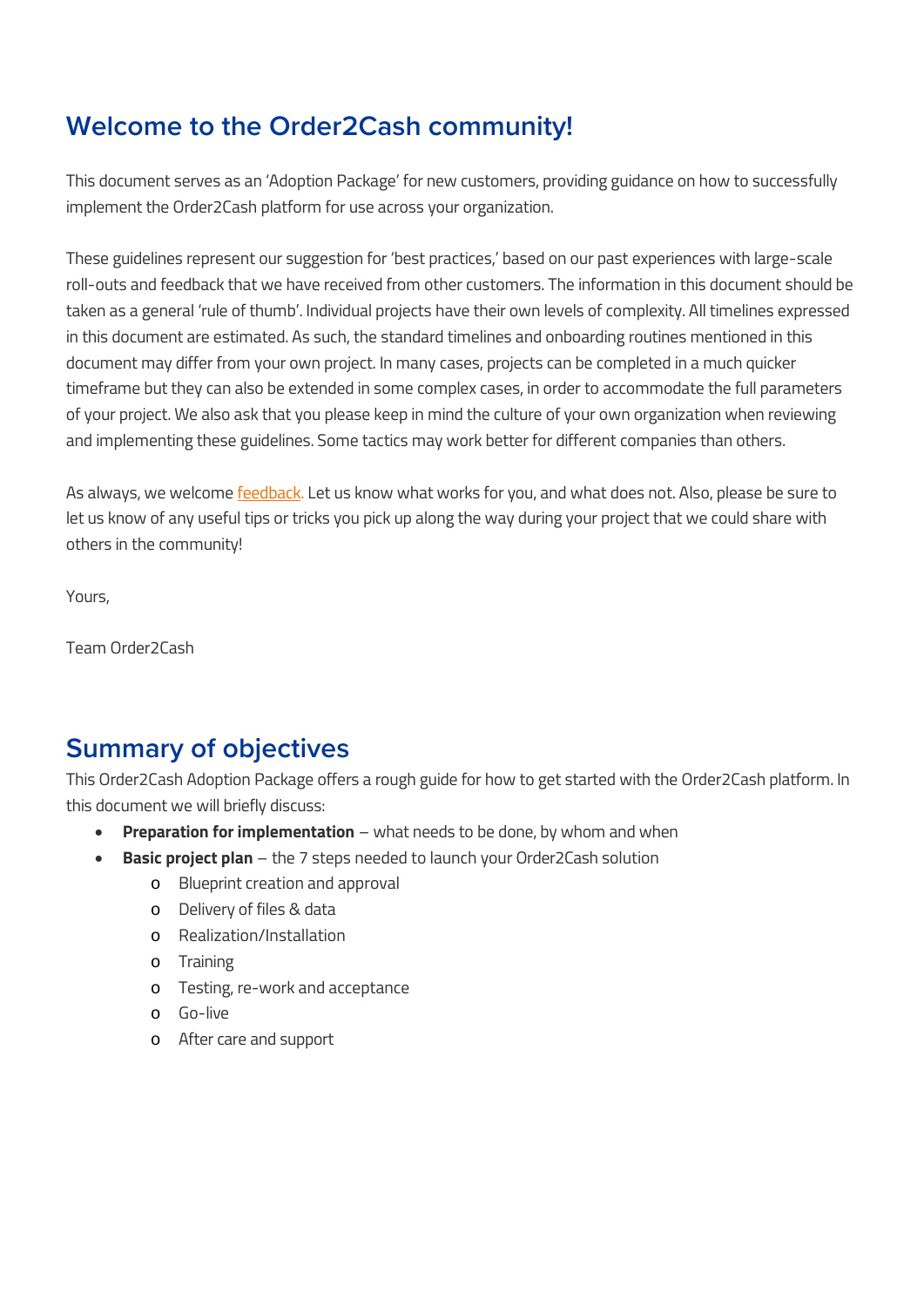# **1. Preparation for implementation**

Order2Cash activation is a relatively straightforward and easy process to manage but there are a few things that must be prepared on your side before implementation can proceed smoothly. What follows is a brief outline of what you should prepare in advance of your implementation project.

## **1.1 Inform all key stakeholders of the upcoming project**

Informing key stakeholders in advance of the project can really help to ensure your implementation project moves swiftly and according to plan. Preparing all key stakeholders in advance; including Management, IT, Marketing, Customer Support, Account Management as well as any other department/colleagues you think will play a role in the project, can be of real benefit and help to ensure your project is a success.

# **1.2 Project team setup**

#### **The Order2Cash Project Team**

All Order2Cash customers have a Project Manager and an Account Manager assigned to their account. The Project Manager will be the person responsible for overseeing your implementation and will be your main point of contact during the project. The Project Manager can also assign additional Implementation Specialists to assist with the project. This Project Team will help to onboard your organization to the Order2Cash platform.

Once your implementation project is completed, an official handover will take place and the assigned Account Manager will then become your main contact person.

#### **Your Project Team**

Your Project Team needs to encompass a group who will be responsible for the technical set-up of the Order2Cash solution and the main user group for the platform's software moving forwards.

Order2Cash recommends you appoint an overall Project Owner, who will act as the main contact person during the implementation project. Your project owner should determine the list of internal stakeholders that need to be included in the technical project; be they IT Managers, owners of a particular discipline (Invoicing, Credit Management, Collections etc.) or additional stakeholders.

We advise you appoint an overall administrator for your Order2Cash account. This person could be your overall Project Manager, but does not need to be. The Main Administrator will be designated as the main contact for our Order2Cash Support team after implementation and so will be seen as the main 'user' of the platform. Be sure to appoint a person who can easily inform and reach out to additional users and project stakeholders. This administrator will be the 'owner' of the Order2Cash account within your organization and will act as the main contact for all discussions between your company and OrderCash. It can be handy to designate a back-up contact as well.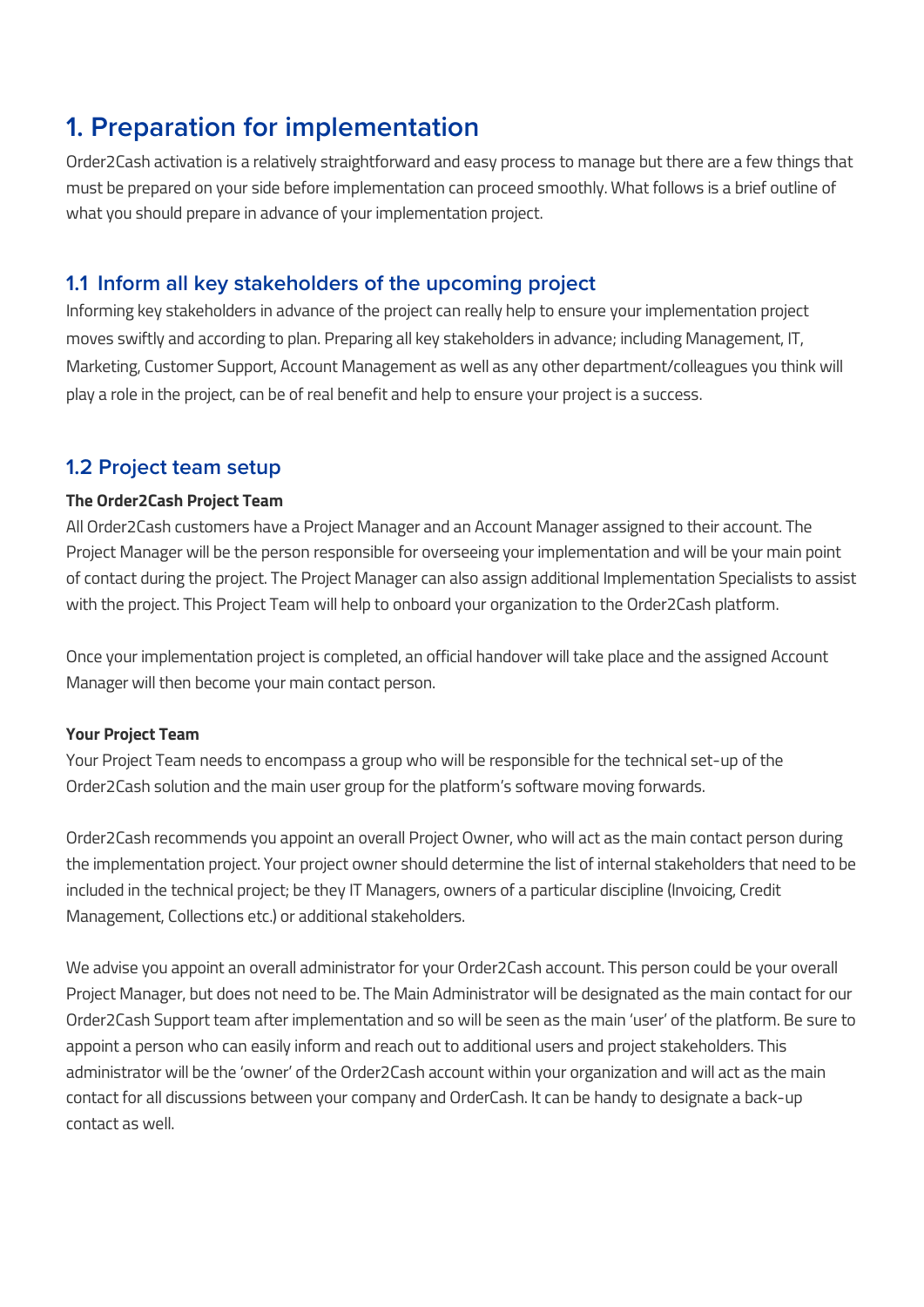We also recommend you appoint a team of superusers. Superusers will act as in-house trainers and support for other users within your organization. They can also be given specific user-rights for different applications within the Order2Cash platform.

An example of what a full Order2Cash Project Team can look like:

#### Order2Cash Project Team

- 1. Project Manager
- 2. Implementation Specialist(s)
- 3. Account Manager

#### Your Project Team

- 1. Project Owner
- 2. Main Administrator (if different from above)
- 3. Back-up support contact
- 4. Superuser(s)
- 5. IT Manager(s)

Your full contact list should be shared with your Project Manager at your earliest convenience. The Project Team will require this information in order to schedule your training schedule effectively.

As time goes on, you may well invite more users into your super-user group. They will need instruction and training on how to get the most out of Order2Cash as an end-user and become an 'owner' of a particular discipline. They will also need ongoing support. We understand that some companies will already have some level of existing infrastructure in place to handle this. Others have none. Therefore, our first objective is to provide each of our customers with a standardized set of guidelines for formal instruction as well as links to training materials, which they can implement to formalize and scale Order2Cash within their organization. These guidelines will be distributed to you within the scheduled training you will receive as part of your implementation project. We are also aware that each company is unique and has different needs, so we are available to help customize these programs if you so wish. Discuss your requirements with your Project Manager.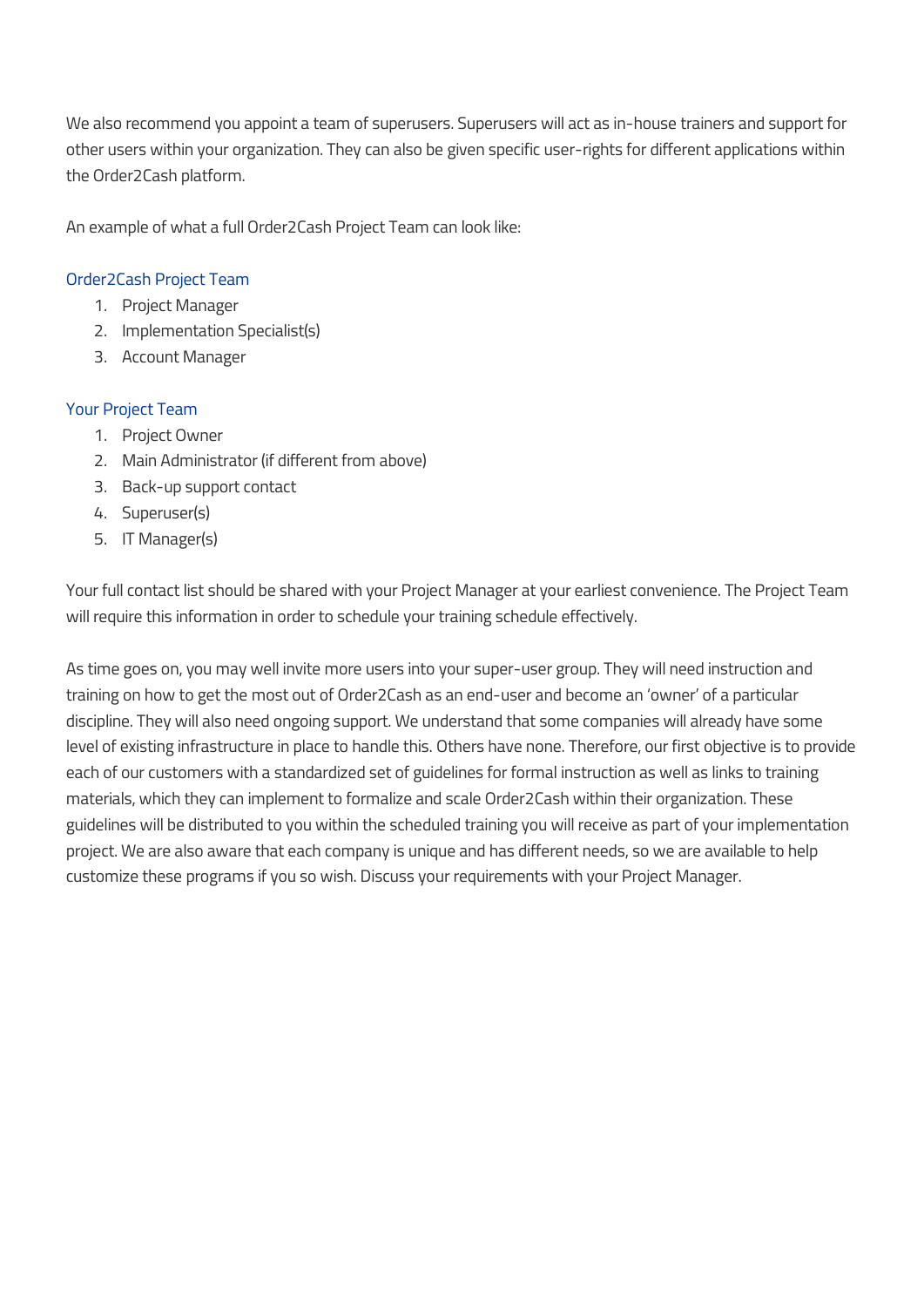## **1.3 Technical preparation**

In the main, to activate an Order2Cash solution, the platform requires a data connection with your ERP system. No additional hardware or software implementation is needed in most cases. Establishing this data connection is the most critical part of your Order2Cash roll-out. If we can't get access to your data, Order2Cash will not work. As such, you should ensure internal approval is granted for data access to your ERP system. Discuss this with your Management and IT teams.

This data connection enables the activation of most of the main functionality within the Order2Cash platform, including the main e-invoicing and credit management modules. Other solution areas; online payments, cash allocation and digital contract signing, for instance, may require additional work to activate. Please discuss these possibilities with your Project Manager.

### **1.4 Introductory sessions**

In the majority of cases, the following two steps must be taken before an Order2Cash implementation project can begin.

#### • **Preparation Step 1. Contract signing**

Before your launch project can begin, the contract must be agreed upon and signed. Once this has been taken care of, your Order2Cash Sales Rep will arrange the first connection between yourself (as Project Owner) and your Project Manager. Your Project Manager will then work with you to arrange the first orientation meeting.

#### • **Preparation Step 2. Order2Cash initial orientation meeting**

**Who needs to be present:** From Order2Cash: Project Manager From your organization: Project Owner(s)

In the initial orientation meeting you, the Project Owner, will run-through the contract together with your (Order2Cash) Project Manager and discuss the basic parameters of your project. From this input, the Project Manager will determine the detailed scope of the project and assemble an appropriate Project Team to handle the implementation.

In many cases, this meeting will occur on-site at your company's main location but it could possibly be held remotely/online; whichever is the most convenient.

The main purpose of this meeting is for you, the Project Owner, to make contact with your Project Manager at Order2Cash and for them to gain a clear understanding of the targets and goals your company wishes to achieve with its Order2Cash project.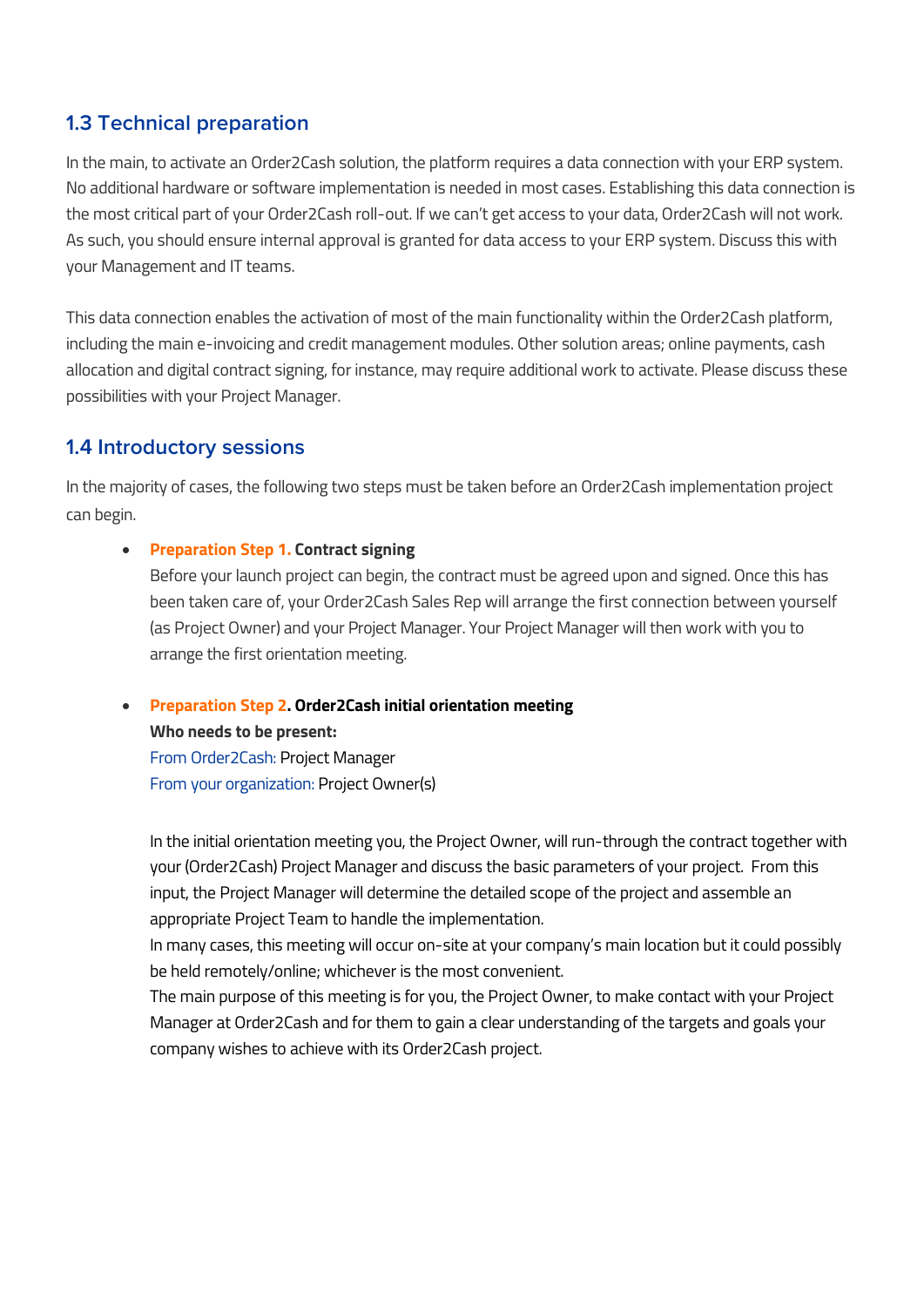# **2. Basic project plan**

Every project is different and the complexity of each Order2Cash implementation project will be determined by the scope and reach of your company's requirements. Having said that, Order2Cash has a generic step-by-step onboarding plan that we like to follow, which we will outline here. Take this as a guideline only and remember that all timelines are estimated.

This plan will give you a brief insight into how we prefer to structure a launch project and what you can expect from us moving forwards. Your own detailed project plan will be created by your Project Manager and communicated to you, in-person, at the start of your project.

Our standard workflow runs as follows:

# **Step 1: Order2Cash blueprint session**

#### **Who needs to be present:**

From Order2Cash

- Project Manager
- Implementation Specialist(s)
- Account Manager (if known)

#### From your organization

- Project Owner(s)
- IT Specialist(s)
- Superusers (experts in key service areas)
- *In addition you could require other key stakeholders that won't use the platform to take part. (Eg: A management member for signing off on the blueprint)*

**What will be discussed:** This kick-off meeting will determine the expected scope of your project. The Order2Cash Project Team will work with you to gather information on both the functional and technical requirements of your project. They will note all requirements on the day and then set to work on creating the blueprint for your project.

**The outcome of this session:** Your Project Manager will create an Order2Cash blueprint document and deliver that to you. If, for any reason, any details of the blueprint are not yet covered by the contract, your Project Manager will draw up a separate quote for review. All project plans will be subject to this approval and altered accordingly. You, as Project Owner (or responsible Management member) must sign off the blueprint document. This is to ensure that the project scope is defined and approved on both sides before work commences.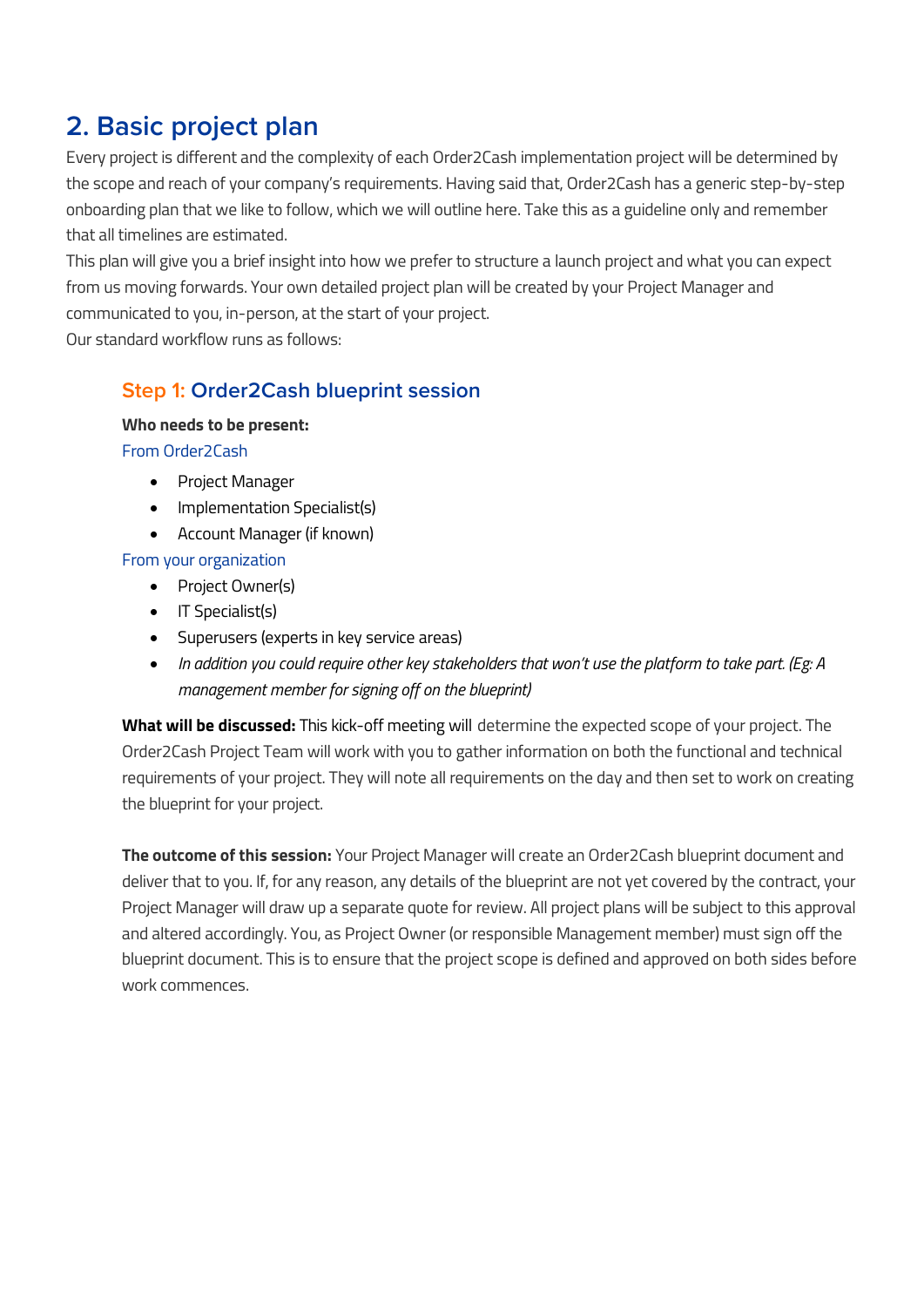# **Step 2: Delivery of files and data**

#### **Who is involved:**

From Order2Cash

- Project Manager
- Implementation Specialist(s)
- Connection Partner

#### From your organization

- Project Owner(s)
- IT Specialist(s)

**Requirements:** Your Project team will deliver access to all the necessary data required for the start of the implementation phase. These details will be outlined in your blueprint document. Data types can include (but are not limited to):

- Import files (debtors and invoice data)
- Examples of communication templates,
	- o Eg: invoice templates, dunning letters, contracts, etc.
- Company logos and other branding material
- Contact information (ERP administrations, users, etc.)
- General settings (workflows, email settings, etc.)
- Any other relevant documentation

**The outcome:** The Project Manager and Implementation Specialist(s) receives access to all data sets referenced in the blueprint document. Once this has happened, the main project work can commence.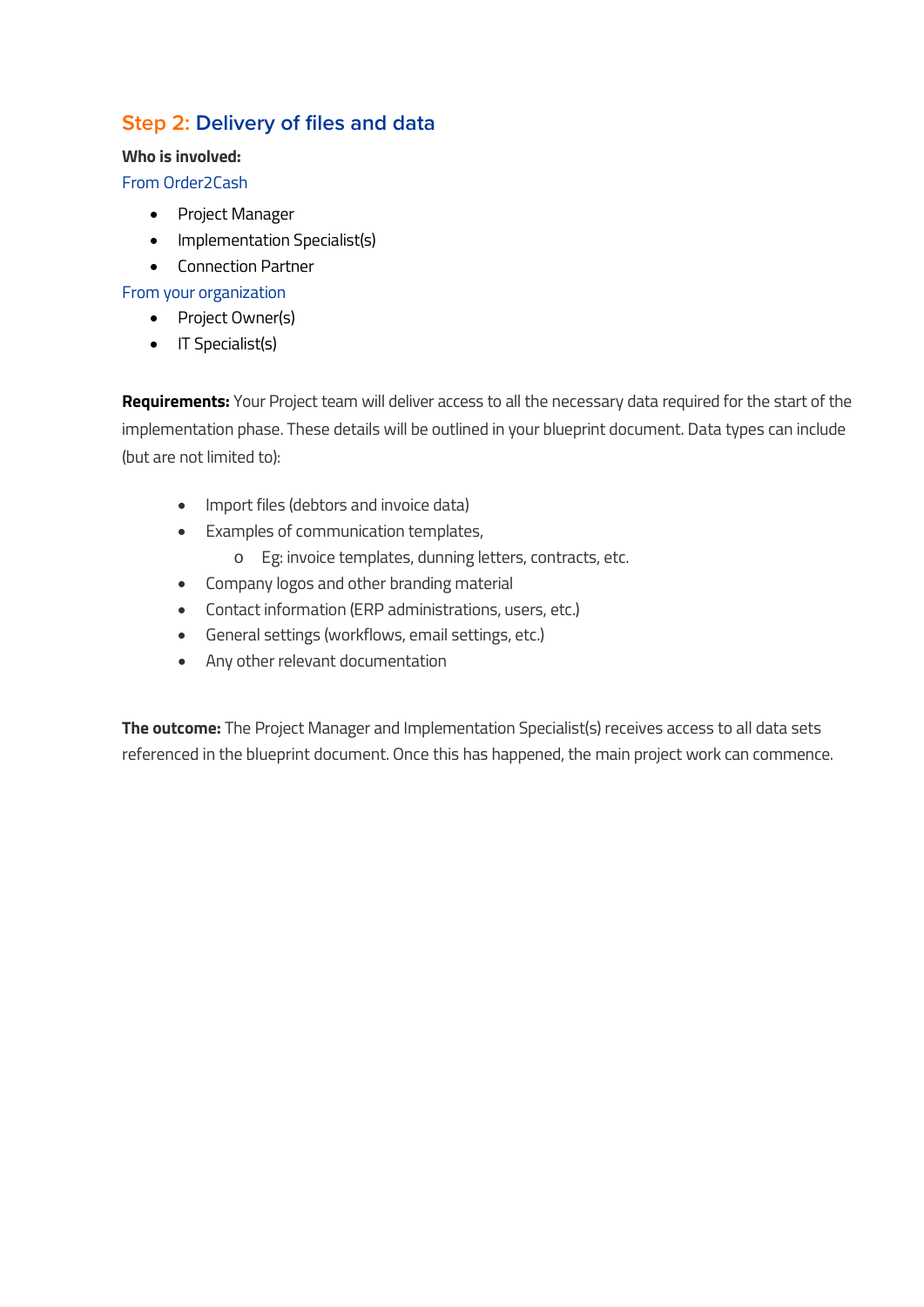# **Step 3: Realization/Installation**

#### **Who is involved:**

From Order2Cash

- Project Manager
- Implementation Specialist(s)
- Connection Partner

**Requirements:** In this phase Order2Cash will implement your Order2Cash solution, ensuring all requirements outlined in the blueprint document are activated. Once the build is completed and your account is activated, Order2Cash will test the environment internally before it is released to you for testing.

**The outcome:** Order2Cash will deliver a working solution for your organization to test.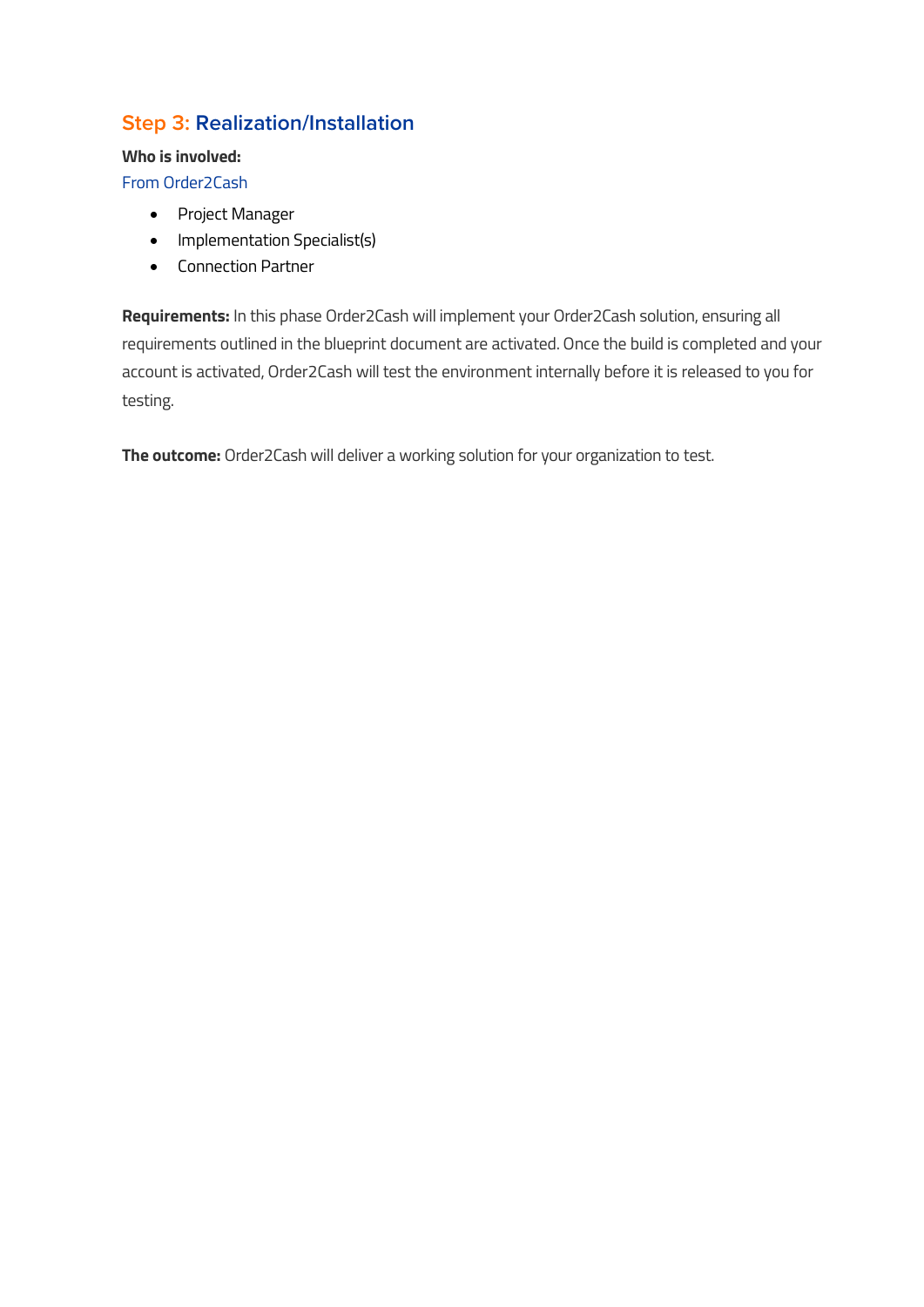# **Step 4: Administrator and Super-User Training**

#### **Who is involved:**

From Order2Cash

• Trainer(s)

#### From your organization

- Main Administrator(s) and Back-up contact
- Superuser(s)
- Additional users (if agreed upon with Implementation Specialist)

**What will be discussed:** Order2Cash user training sessions. All main administrators and designated superusers within your organization must attend these sessions. These sessions will cover all major aspects of the Order2Cash solution. Depending on the scale of your solution and the number of users, multiple sessions may be required.

Your training plan will take 1-3 days on average and will be communicated to you by your Project Manager. Trainings will be divided to focus on the service areas you have purchased.

#### **What you can expect from a training:**

- Intro to platform
- How to navigate the software
- Main feature areas of each module
- Standard process workflows
- Best Practices

**The outcome:** During the training phase, the Order2Cash environment will be released to your organization, for testing. All main users designated by your organization will be trained on how to use the platform.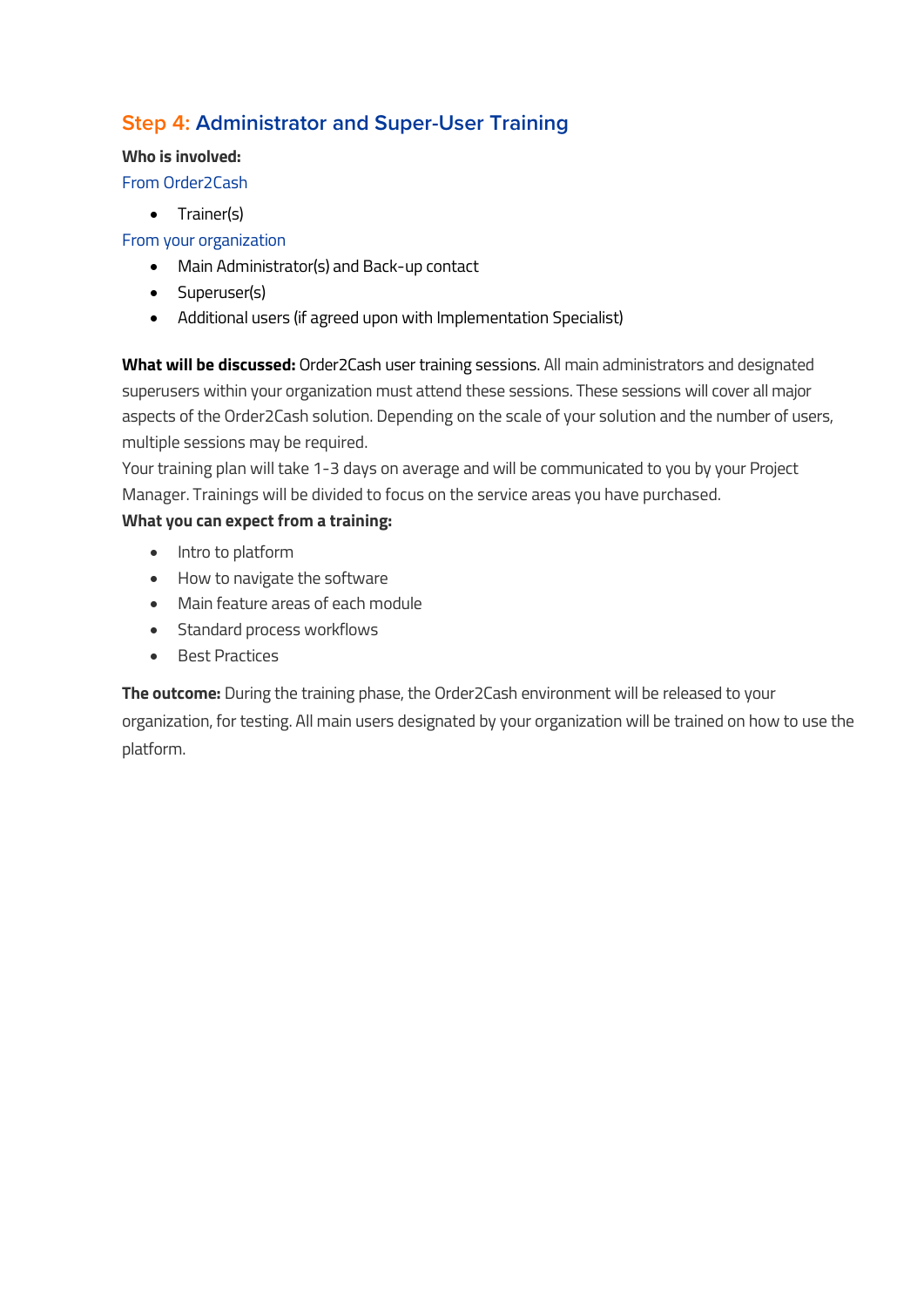## **Step 5: Testing, rework and acceptance**

#### **Who is involved:**

From Order2Cash

- Project Manager
- Implementation Specialist(s)

#### From your organization

- Project Owner
- Main Administrator(s) and Back-up contact
- Superuser group

**Requirements:** Once training is completed, your Main Administrator and Superuser group are required to test the Order2Cash solution. Thorough testing is necessary to ensure that all workflows and features work as expected. Your group will accept and approve the build of the software at the end of the testing phase. If they uncover any deviations or bugs/errors in the software, these should be reported to your Project Manager, who will ensure that any necessary rework is planned and executed.

**The outcome:** Both the Project Manager and you, as Project Owner, will sign-off on an accepted build of the Order2Cash platform and the approved solution becomes ready for the go-live phase. A go-live date will be agreed between both parties.

**Expected timeline:** We operate with a standard 2 week testing phase. This can be extended, if necessary.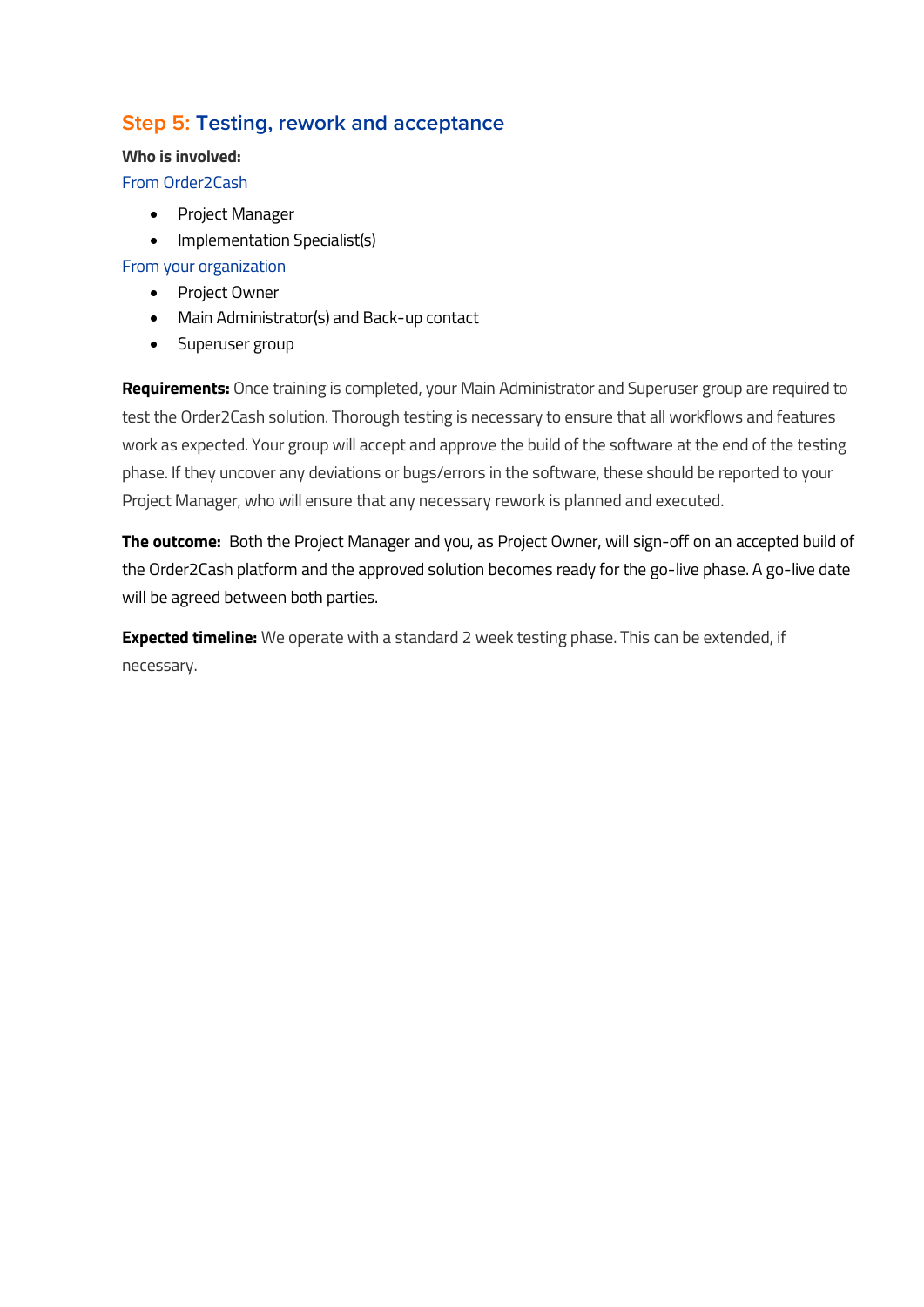## **Step 6: Go-live**

#### **Who is involved:**

From Order2Cash

- Project Manager
- Implementation Specialist(s)
- Connection Partner

#### From your organization

- Project Owner
- Main Administrator(s) and Back-up contact
- Superuser group

**What will happen:** On the agreed go-live date, Order2Cash will copy the build from the test environment to the production environment. The first import will be executed and the environment will be tested technically. Once all technical tests are approved, the environment will be released to the client and golive is considered official.

**The outcome:** Your Order2Cash solution goes live and you can begin working with it.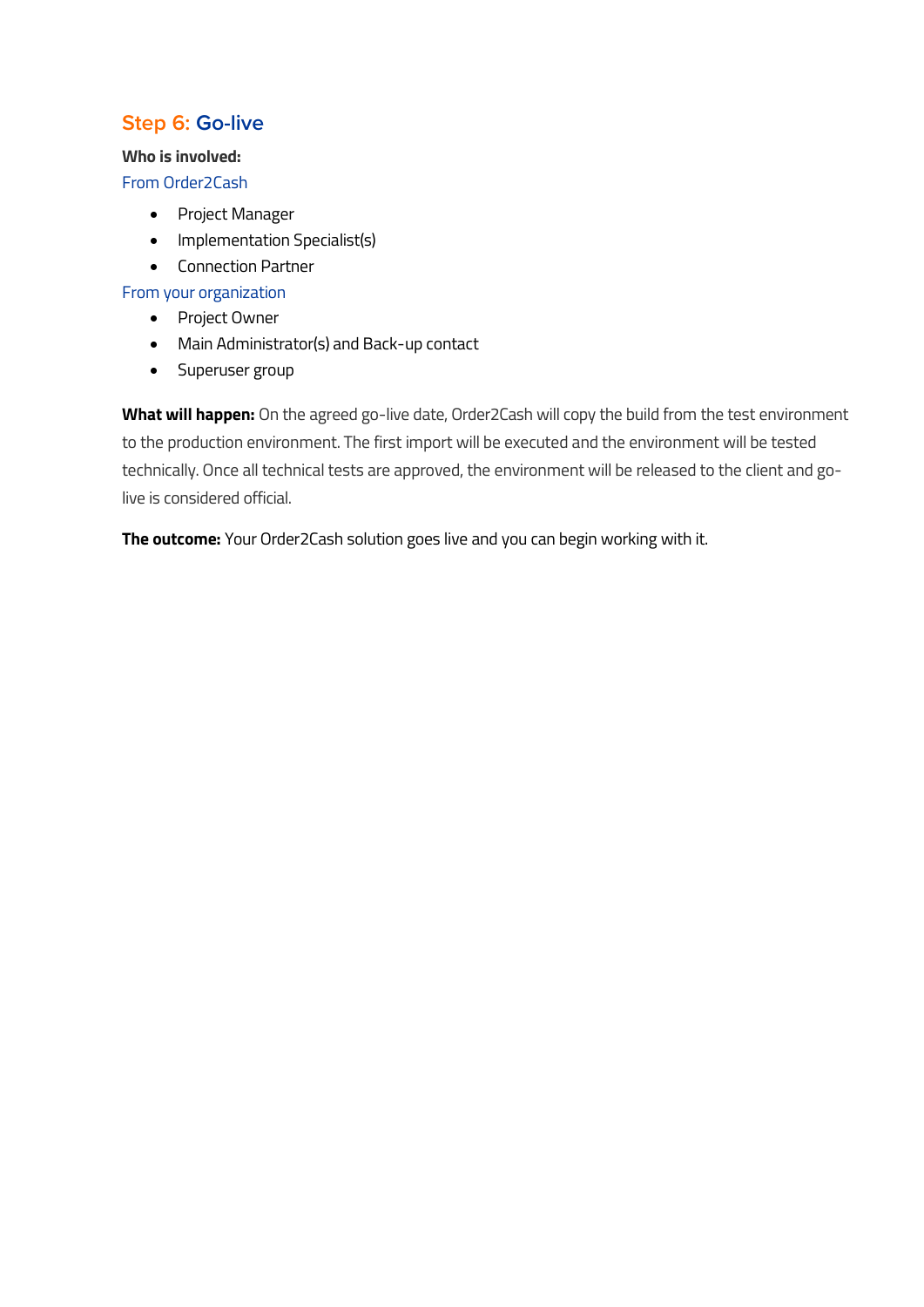## **Step 7: After care and support**

**What will happen:** For the two weeks following your go-live date, your Order2Cash Project Team will remain available to you for any questions you may have. If necessary, they will also assist with the fixing of any errors/bugs that exist in the production environment, should any occur.

**The outcome:** Once the initial two-week after-care period is complete, your account will then be transferred from the Project Manager to your dedicated Account Manager. The general Order2Cash support team will also become available for your Main Administrator and Superuser Team. The support team will then become your first point of contact for technical questions and change requests. Your Account Manager will, of course, remain available to you at all times.

At this point, the project is officially finished.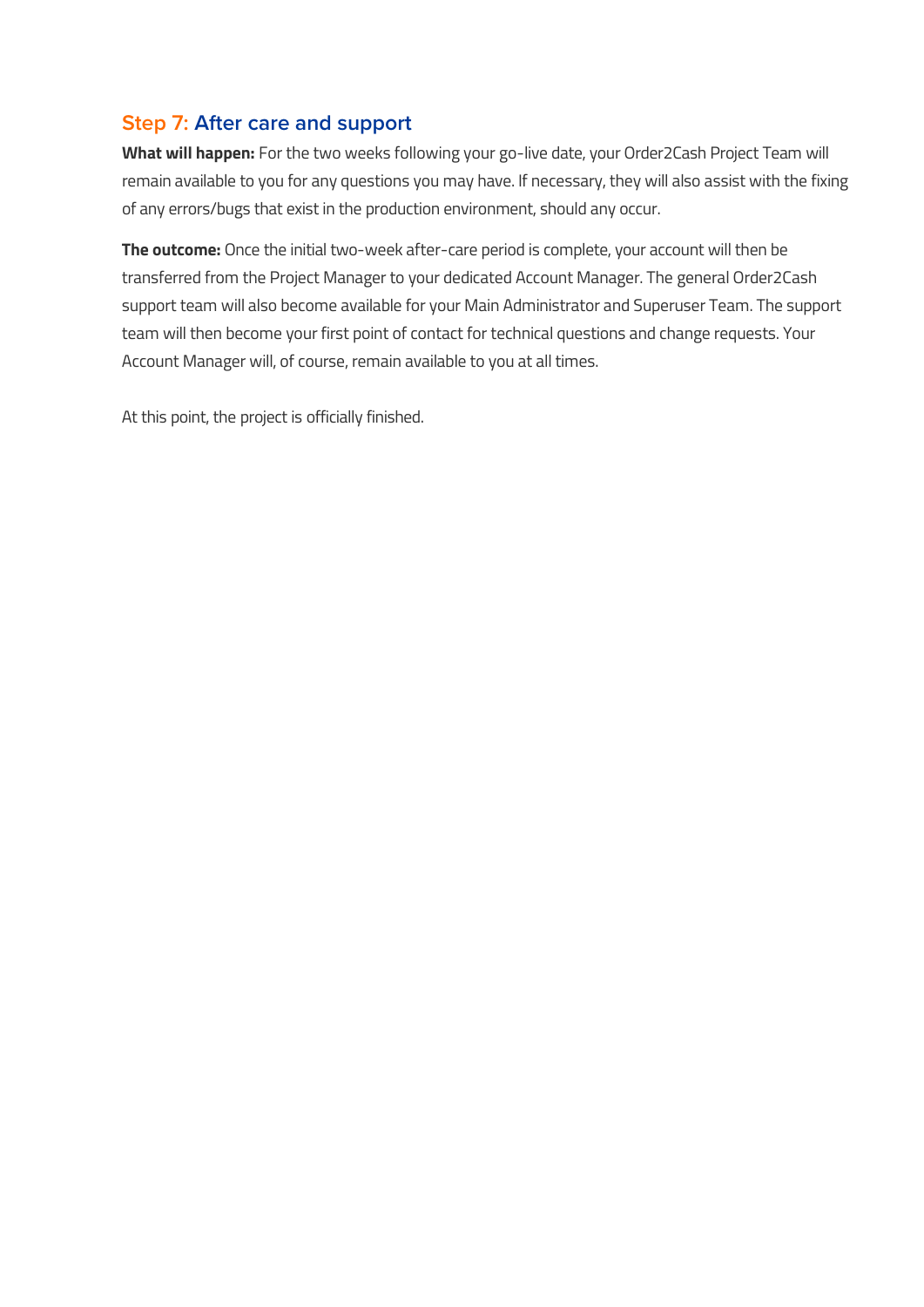# **3. Summary**

Depending on the scale of your project, you can expect to have an Order2Cash solution live and available to your organization within 1-3 months. To reiterate; this timeline can be accelerated, assuming all requirements for each step in the project plan are completed and approved.

We're delighted to welcome you onboard the Order2Cash platform and look forward to helping you become familiar with the solution so that you can extract the full value for your organization.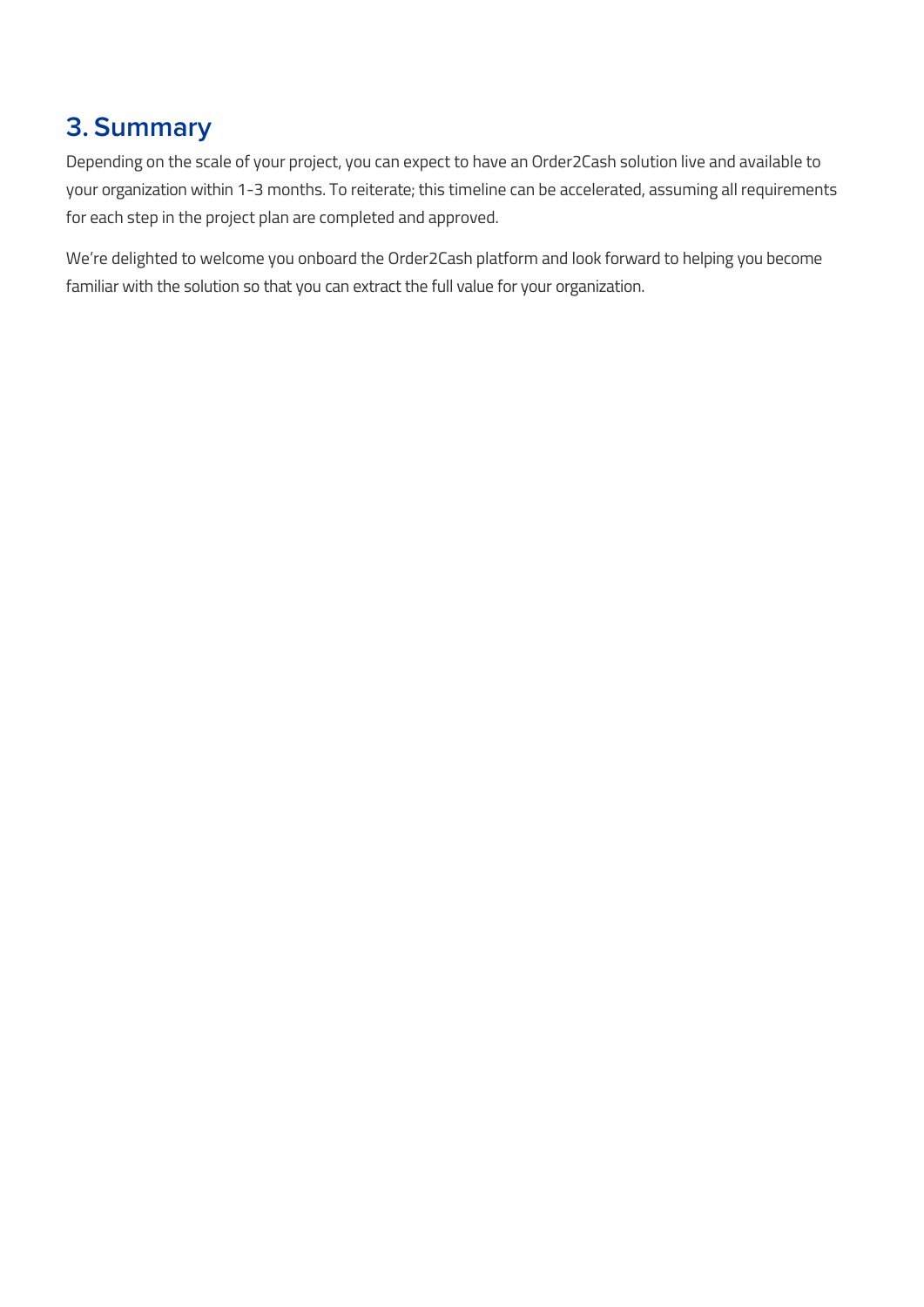

# **7 step implementation plan**